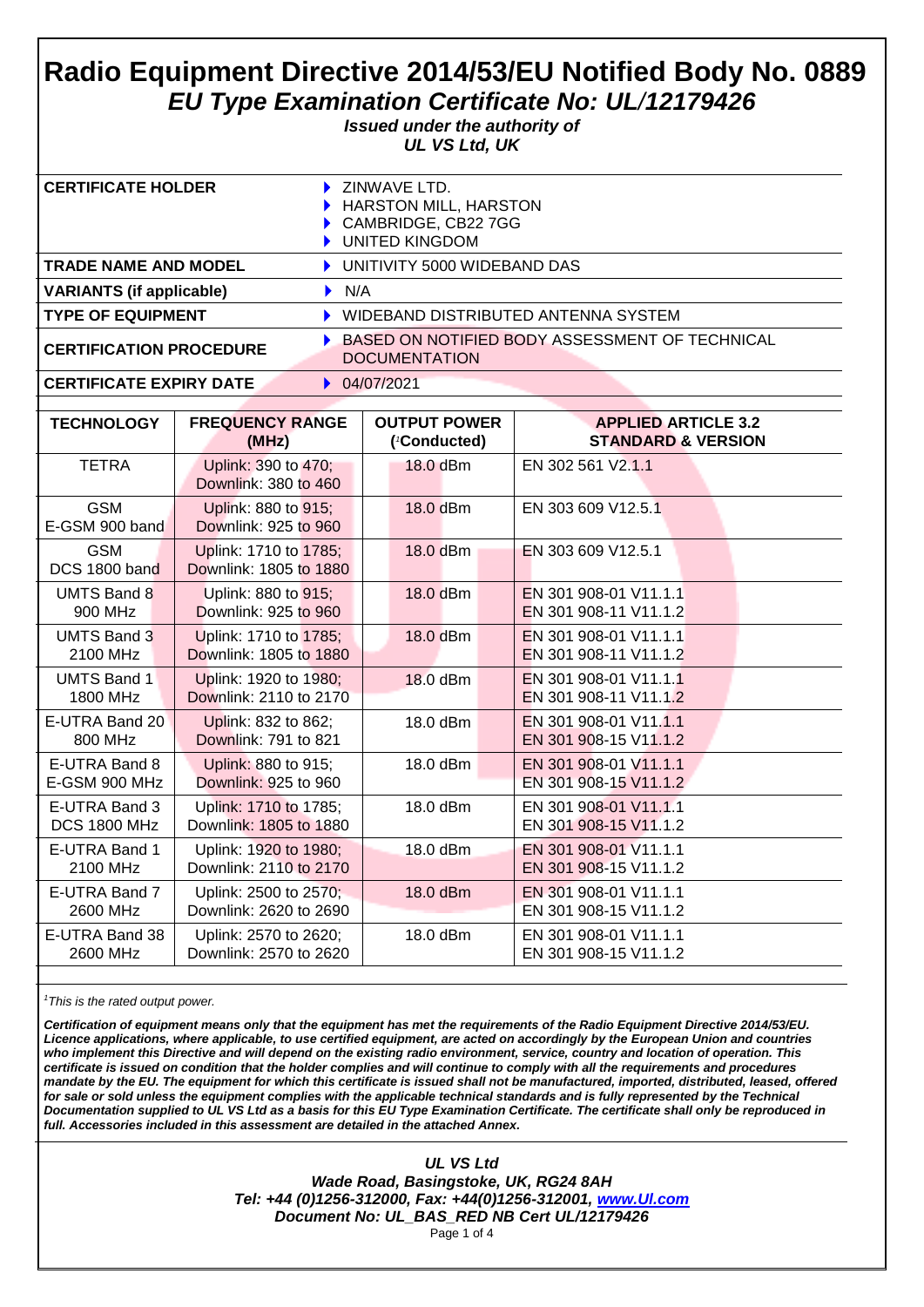#### *Validity*

*This certificate will become invalid when:*

*The equipment is modified (hardware, firmware or software) and the Notified Body (NB) is not informed of the changes. The NB assessment of the changes may require a new EU type Examination certificate*

*or The validity date detailed on this certificate is exceeded*

*or The certificate holder is informed by the certificate issuer (UL VS Ltd.) that it is no longer valid*

*I hereby attest that the technical documentation for the subject equipment was assessed by this Notified Body and found in compliance with the requirements of the Radio Equipment Directive 2014/53/EU articles as follows:*

| Article 3.1(a) EMF                   |  |
|--------------------------------------|--|
| <b>Article 3.1(b) EMC</b>            |  |
| <b>Article 3.2 Radio Performance</b> |  |

**ISSUED BY:**

Jilij

Tony Henriques, Senior Project Engineer, UL VS Notified Body

**ISSUED ON:** 05 July 2018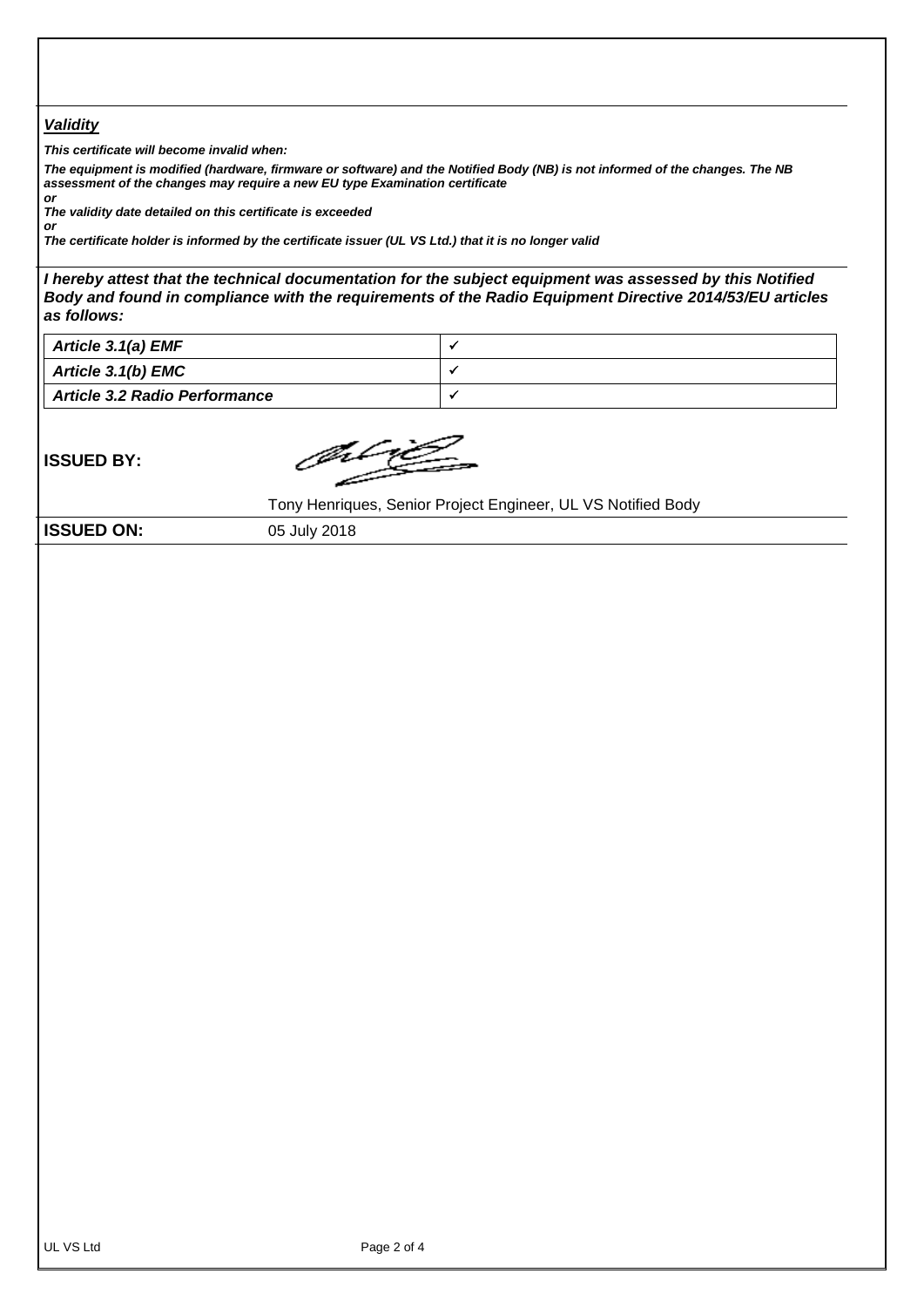## **Annex**

## **EU Type Examination Certificate Summary Report**

#### **SCOPE OF THE EU TYPE EXAMINATION CERTIFICATE**

| Article                          | $\sqrt{x}$   | Applied standard(s) (and version) or reference.                                                              |
|----------------------------------|--------------|--------------------------------------------------------------------------------------------------------------|
| Article 3.1a (EMF):              | $\checkmark$ | EN 50385:2017                                                                                                |
| Article 3.1b (EMC)               | $\checkmark$ | draft EN 301 489-1 V2.2.0; draft EN 301 489-50 V2.2.0                                                        |
| Article 3.2 (Radio Spectrum use) | $\checkmark$ | EN 302 561 V2.1.1; EN 303 609 V12.5.1; EN 301 908-1 V11.1.1;<br>EN 301 908-11 V11.1.2: EN 301 908-15 V11.1.2 |

#### **TECHNICAL DOCUMENTATION DETAILS**

| Title:                                                         | Radio Equipment Directive Technical Document May 2018<br>UNItivity 5000 Wideband DAS                                                                                                                               |  |  |  |
|----------------------------------------------------------------|--------------------------------------------------------------------------------------------------------------------------------------------------------------------------------------------------------------------|--|--|--|
| Reference Number:                                              | ZP400437 C                                                                                                                                                                                                         |  |  |  |
| Issue Date:                                                    | 25 June 2018                                                                                                                                                                                                       |  |  |  |
| <b>Contact Name:</b>                                           | John Prentice                                                                                                                                                                                                      |  |  |  |
| <b>GENERAL PRODUCT DETAILS</b>                                 |                                                                                                                                                                                                                    |  |  |  |
| Trade Name:                                                    | Zinwave                                                                                                                                                                                                            |  |  |  |
| Model Number(s) / Type Number (s):                             | UNItivity 5000 DAS consisting of:<br>Primary Hub part number: 305-0001<br>Secondary Hub part number: 305-0004<br>Optical Remote Unit part number: 305-0007<br>Optical Module: 305-0002<br>Service Module: 305-0003 |  |  |  |
| Hardware / Build Version:                                      | Primary Hub 305-0001: 1.00<br>Secondary Hub 305-0004: 1.00<br>Optical Remote Unit 305-0007: 1.00                                                                                                                   |  |  |  |
| Software / Firmware Version:                                   | Primary Hub 305-0001: 5.00 alpha 8<br>Secondary Hub 305-0004: 0.18<br>Optical Remote Unit 305-0007: 4.209                                                                                                          |  |  |  |
| Additional Information (modulation)                            | GMSK & 8PSK (GSM900 / DCS1800); QPSK (UMTS);<br>T/4 QPSK (TETRA); QPSK, 16QAM, 64QAM (LTE)                                                                                                                         |  |  |  |
| Description of Use / Function:                                 | Wideband Distributed Antenna System                                                                                                                                                                                |  |  |  |
| <b>Contract Manufacturers Company Name</b><br>(if applicable): | Plexus Corporation Ltd.                                                                                                                                                                                            |  |  |  |
| <b>Contract Manufacturers Address</b><br>(if applicable):      | Pinnaclehill Industrial Estate, Kelso, Roxburghshire, TD5 8XX, United<br>Kingdom                                                                                                                                   |  |  |  |

#### **PRODUCT VARIANT DETAILS**

None

None

Details of Product Variant(s) covered by this EU Type Examination Certificate:

#### **DETAILS OF ACCESSORIES IF APPLICABLE**

Details of Product accessories covered by this EU Type Examination Certificate:

### **CRITERIA SATISFIED TO DEMONSTRATE COMPLIANCE**

Article 3.2 – compliance demonstrated to harmonised standards + other supplied technical justification which was accepted by this Notified Body

Article 3.1b - compliance demonstrated to draft candidate harmonised standards that are not yet published and not yet listed in the OJEU + other supplied technical justification which was accepted by this Notified Body

Article 3.1a EMF - other supplied technical justification which was accepted by this Notified Body